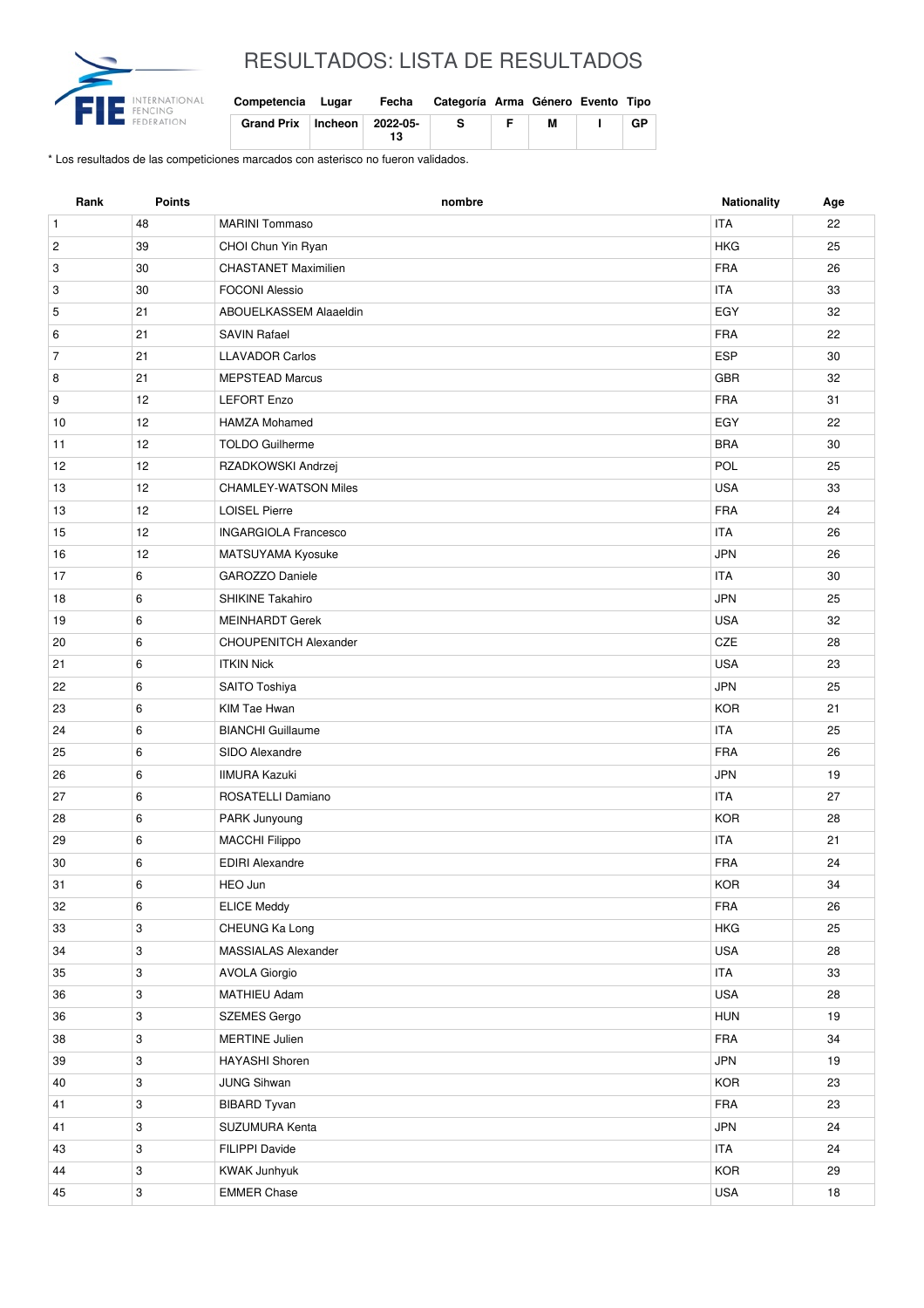| Rank | <b>Points</b>             | nombre                      | <b>Nationality</b> | Age |
|------|---------------------------|-----------------------------|--------------------|-----|
| 46   | 3                         | HA Taegyu                   | <b>KOR</b>         | 33  |
| 47   | 3                         | LUPERI Edoardo              | <b>ITA</b>         | 29  |
| 48   | 3                         | <b>DAVIS James-Andrew</b>   | <b>GBR</b>         | 31  |
| 49   | 3                         | <b>PAUTY Maxime</b>         | <b>FRA</b>         | 29  |
| 50   | 3                         | <b>ABE Yoshiki</b>          | <b>JPN</b>         | 26  |
| 51   | 3                         | DI TOMMASO Alessio          | <b>ITA</b>         | 21  |
| 52   | 3                         | <b>TOFALIDES Alex</b>       | <b>CYP</b>         | 29  |
| 53   | 3                         | <b>KWON Youngho</b>         | <b>KOR</b>         | 37  |
| 53   | 3                         | <b>OLIVARES Marcello</b>    | <b>USA</b>         | 21  |
| 55   | $\ensuremath{\mathsf{3}}$ | <b>IM Cheolwoo</b>          | <b>KOR</b>         | 29  |
| 56   | 3                         | <b>LOUIE Bryce</b>          | <b>USA</b>         | 20  |
| 57   | 3                         | DE ALMEIDA Dominic          | <b>GBR</b>         | 23  |
| 58   | 3                         | CHUNG Jyae Gyu              | <b>KOR</b>         | 33  |
| 59   | 3                         | CHEUNG Siu Lun              | <b>HKG</b>         | 37  |
| 59   | 3                         | CHOI Dongyun                | <b>KOR</b>         | 20  |
| 61   | 3                         | MIYAKE Ryo                  | <b>JPN</b>         | 32  |
| 62   | 3                         | <b>CHOI Nicholas Edward</b> | <b>HKG</b>         | 29  |
| 62   | 3                         | DE BELVAL Paul Antoine      | <b>FRA</b>         | 20  |
| 64   | 3                         | <b>KWON Jungsung</b>        | <b>KOR</b>         | 21  |
| 65   | 1,5                       | CHOI Hyunsoo                | <b>KOR</b>         | 26  |
| 66   | 1,5                       | <b>HASSAN Mohamed</b>       | EGY                | 25  |
| 67   | 1,5                       | PADUA Carlos M.             | <b>PUR</b>         | 24  |
| 68   | 1,5                       | <b>KIM Minguk</b>           | <b>KOR</b>         | 27  |
| 69   | 1,5                       | CHEUNG Ngo Chun             | <b>HKG</b>         | 22  |
| 70   | 1,5                       | <b>SCHENKEL Eli</b>         | CAN                | 30  |
| 70   | 1,5                       | YUNES Klod                  | <b>UKR</b>         | 33  |
| 72   | 1,5                       | LEE Seong-Jong              | <b>KOR</b>         | 24  |
| 73   | 1,5                       | NG Lok Wang Lawrence        | <b>HKG</b>         | 23  |
| 74   | 1,5                       | VAN HAASTER Maximilien      | CAN                | 30  |
| 75   | 1,5                       | <b>ITO Takuma</b>           | <b>JPN</b>         | 24  |
| 76   | 1,5                       | <b>LEE Hanseok</b>          | <b>KOR</b>         | 28  |
| 76   | 1,5                       | OISHI Riki                  | <b>JPN</b>         | 28  |
| 78   | 1,5                       | <b>KIM Dongsu</b>           | <b>KOR</b>         | 30  |
| 79   | 1,5                       | AN Hyeonbhin                | KOR                | 18  |
| 80   | 1,5                       | <b>KUMBLA Sidarth</b>       | <b>USA</b>         | 24  |
| 81   | 1,5                       | MINUTO Martino              | <b>TUR</b>         | 34  |
| 82   | 1,5                       | SNYTSHEUVEL John            | <b>USA</b>         | 21  |
| 83   | 1,5                       | YEUNG Chi Ka                | <b>HKG</b>         | 28  |
| 84   | 1,5                       | <b>HONG Sungwoon</b>        | <b>KOR</b>         | 28  |
| 85   | 1,5                       | <b>DOSA Daniel</b>          | <b>HUN</b>         | 26  |
| 86   | 1,5                       | LEE Suhwan                  | KOR                | 19  |
| 87   | 1,5                       | SIESS Michal                | <b>POL</b>         | 28  |
| 88   | 1,5                       | NAGANO Yudai                | <b>JPN</b>         | 24  |
| 89   | 1,5                       | <b>KELLY William</b>        | <b>USA</b>         | 19  |
| 90   | $\mathsf 0$               | <b>GASSNER Ethan</b>        | <b>USA</b>         | 21  |
| 91   | $\mathbf 0$               | KIEW Zephaniah lan          | SGP                | 18  |
| 92   | $\mathbf 0$               | JEON Juseong                | <b>KOR</b>         | 23  |
| 93   | $\mathsf 0$               | CHAN Kyle                   | <b>HKG</b>         | 32  |
| 94   | $\mathbf 0$               | ZHANG Isaac                 | CAN                | 16  |
| 95   | $\mathbf 0$               | ROBSON Samuel Elijah        | SGP                | 16  |
|      |                           |                             |                    |     |